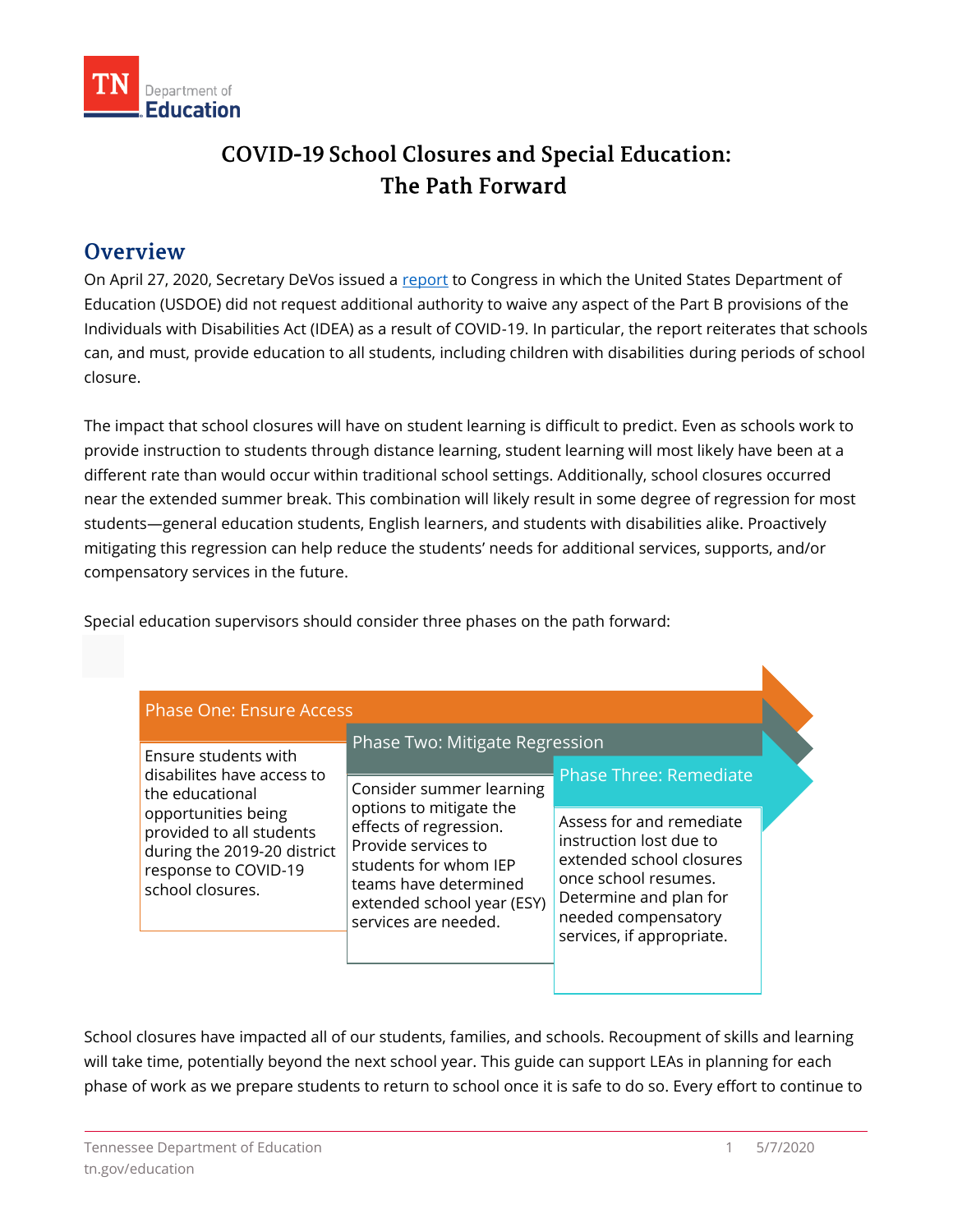

 engage and connect with students and families is valuable and necessary as we work to ensure all students are successful. Guidance and resources for each of these phases are outlined below.

## **Phase One: Ensure Access**

 In phase one, districts should focus on providing instructional opportunities for students during periods of school closure. Districts should also plan for phases two and three during this time.

#### **Instructional Implications**

 The department recognizes there are many options available to districts as they seek to provide instructional opportunities for students during school closures. These options include providing homework packets, virtual or distance learning, etc. While the USDOE and TDOE will offer flexibility where possible, the USDOE has emphasized that many disability-related modifications and services may be effectively provided remotely.

 During this period of school closure, districts should make every effort to use creative strategies to provide special education instruction and services to the extent feasible. Moreover, any educational opportunities offered to the general student population, including enrichment activities and resources, must be made accessible to students with disabilities. This could include the provision of accommodations, modifications, direct, and/or related services depending on the needs of individual students.

 Instructional resources for students with disabilities during periods of school closure can be found in the [special populations closure toolkit.](https://www.tn.gov/content/dam/tn/education/health-&-safety/School%20Closure%20Toolkit_Special%20Populations.pdf) Additional resources to facilitate the delivery of teleservices are forthcoming [here.](https://www.tn.gov/education/health-and-safety/update-on-coronavirus.html)

#### **Procedural Implications**

#### *Annual IEP Meetings*

 LEAs should make every attempt to conduct annual IEP team meetings virtually during periods of school closure. This ensures necessary changes are made to the student's IEP and such changes can be implemented in a timely fashion once normal school operations resume. It is not necessary to change IEPs to reflect the supports required for remote learning. IEPs were written to ensure FAPE in a traditional school setting. Although FAPE will look different during periods of school closure, high quality IEPs should remain intact.

 Rather, IEP teams should consider the individual needs of students and document the efforts made to support remote learning in order to ensure access to the opportunities available to the general population. The [special populations school closure toolkit h](https://www.tn.gov/content/dam/tn/education/health-&-safety/School%20Closure%20Toolkit_Special%20Populations.pdf)as several templates to assist districts with these documentation efforts. Additional resources and considerations for holding virtual IEP meetings can be of the special populations school closure toolkit. found in the [special education related FAQ document](https://www.tn.gov/content/dam/tn/education/health-&-safety/SPED%20COVID%20FAQS%20FINAL.pdf) and the "Guidelines and Sample Procedures" section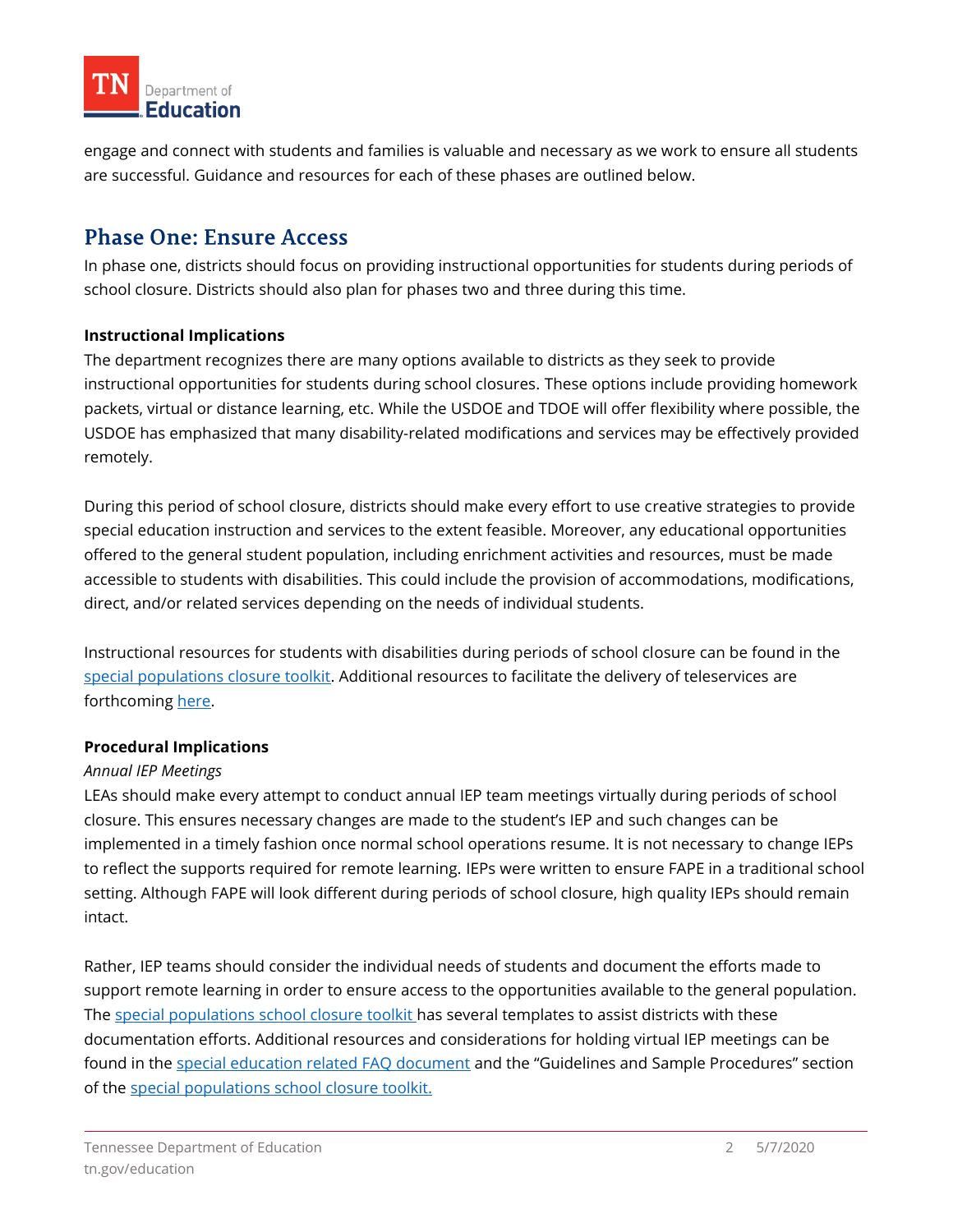#### *ESY Determination Meetings*

 For some students, IEP team meetings will be necessary to determine the need for extended school year (ESY) services. If IEP teams have yet to make this determination for the 2019-20 school year, a meeting should be held as soon as possible to review student data and determine whether ESY services are needed. Information on making the determination for ESY can be found in the [Special Education Framework.](https://www.tn.gov/content/dam/tn/education/special-education/framework/sped_framework.pdf)

#### *Initial Evaluation Timelines*

 Due to the current states of emergency at the federal and state levels, the Tennessee State Board of Education (SBE) passed <u>emergency rules</u> on April 9, 2020 regarding Chapter [0520-01-09-.24](https://0520-01-09-.24) Special Education Program and Services to allow extensions of the initial evaluation timeline. The rule allows an extension beyond the 60 calendar days by the number of days equal to the duration of an order, declaration, or recommendation to stay at home, self-quarantine, or implement social distancing issued by the LEA's or public charter school's local, state, or federal government. An additional 30 calendar days can be requested due to extenuating circumstances.

 The rule was written to ensure the safety of students and staff during the COVID-19 pandemic. As a reminder, if an evaluation of a student with a disability requires a face-to-face assessment or observation, it should be delayed until it is safe to complete. Evaluations and re-evaluations that do not require face-to-face assessments or observations may take place virtually while school buildings are closed, so long as a student's parent or legal guardian consents. These same principles apply to similar activities conducted by appropriate personnel for a student with a disability who has a plan developed under Section 504, or who is being evaluated under Section 504.

Additional guidance related to the SBE emergency rules can be found <u>here</u> and a tool for calculating evaluation due dates can be found <u>here</u>.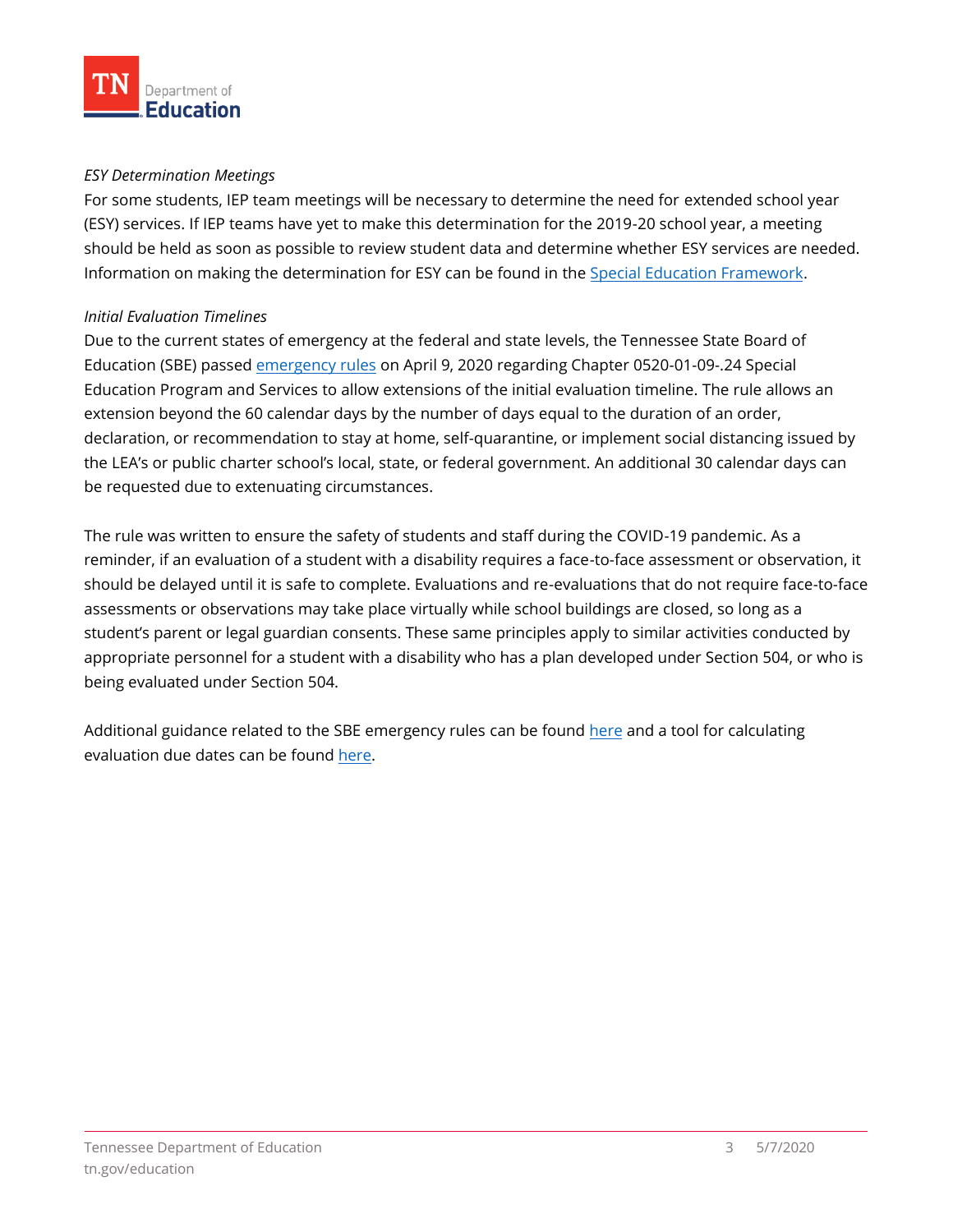

## **Phase Two: Mitigate Regression**

 During phase two, districts should continue providing learning opportunities to mitigate the effects of regression over the summer and provide ESY services to those students for whom the IEP team determined there was a need. ESY must be provided if it has been identified as a need by the IEP team; however, the LEA will need to determine how the services will be provided based on the social distancing requirements of COVID-19. LEAs will also resume initial and re-evaluations once it is safe to engage in face to face assessments. Finally, LEAs should continue planning for phase three.

#### **Instructional Implications**

 LEAs may provide learning options to mitigate regression and help prepare students for the return to school. Options LEAs may consider include:

- Suggested activities for families to do at home
- Continued distance learning periodically during the summer
- Summer enrichment activities at the school
- A parent guide for free learning resources
- A packet of activities for practice

 LEAs may choose to offer summer enrichment opportunities for learning in an effort to mitigate regression; however, enrichment cannot replace the ESY services identified by the IEP team. The IEP team considers each goal and service individually and determines which, if any, require ESY. When planning ESY, it should be designed to support the identified goals and/or services.

 LEAs will make local decisions regarding the opening of school buildings to ensure the safety of students and staff. IEP teams should consider how ESY services will be delivered in light of these local decisions. When it is safe to do so, ESY services may be provided in a classroom setting. If local decisions prevent face to face instruction, LEAs should consider how these services can be provided virtually. LEAs should provide direct and related services through teletherapy to the extent it is feasible and applicable.

 Resources for the provision of ESY services during periods of school closure and additional resources to facilitate the delivery of teleservices are forthcoming <u>here</u>.

#### **Procedural Implications**

#### *ESY Communication and Documentation*

 Based upon the order, declaration, or recommendation the LEA is following to ensure the health and safety of students and staff, plans must be made regarding the delivery of required ESY services. LEAs should communicate and collaborate with parents to determine the best way to provide services and provide documentation of services delivered. The [special populations school closure toolkit](https://www.tn.gov/content/dam/tn/education/health-&-safety/School%20Closure%20Toolkit_Special%20Populations.pdf) provides sample templates that can assist with documentation.

*Initial Evaluation Timelines*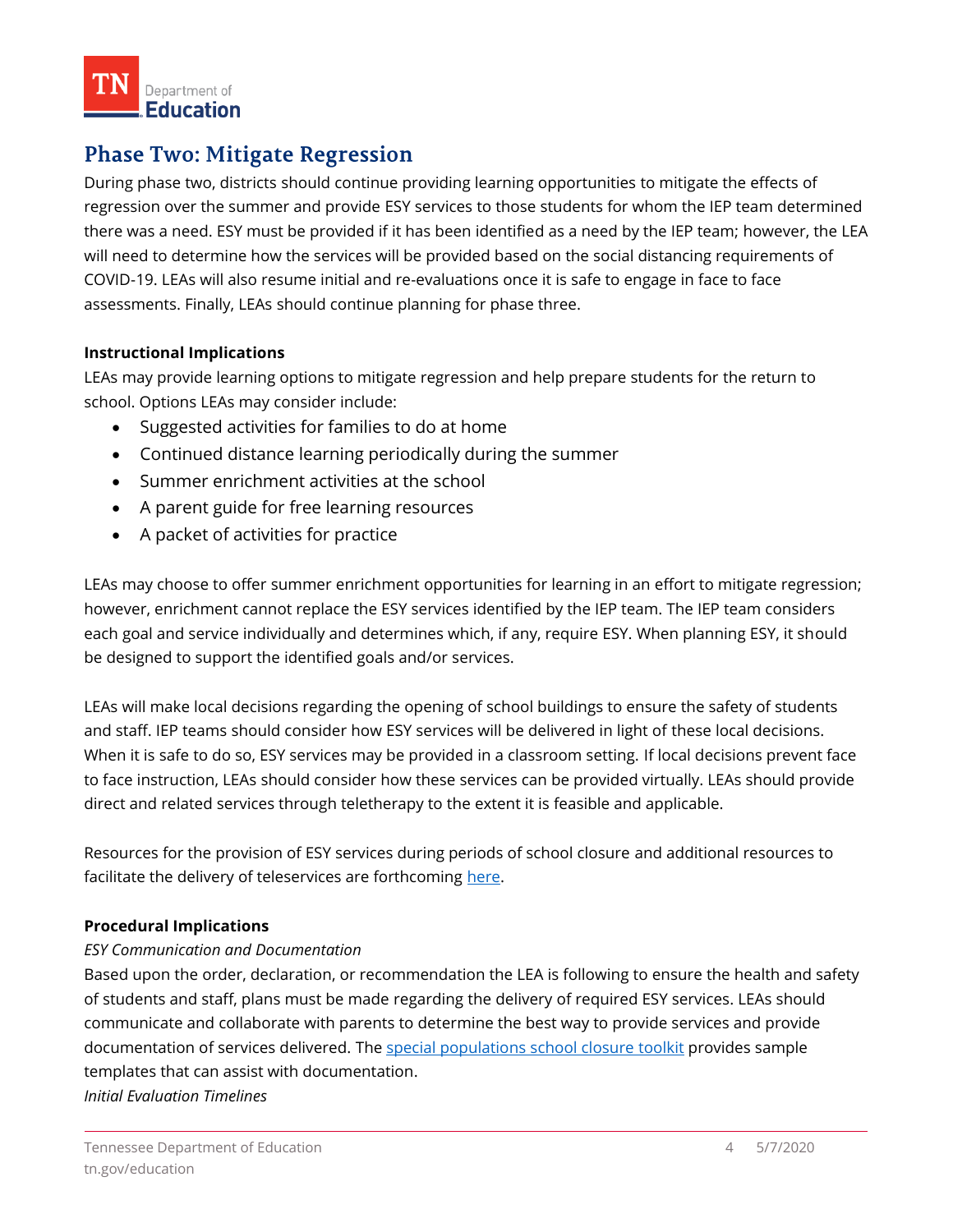

 Once the order, declaration, or recommendation the LEA is following is lifted, the timeline resumes for initial evaluations. If this occurs during the summer months, then the district will need to begin calculating due dates. Additional guidance related to the SBE emergency rules can be found [here](https://www.tn.gov/content/dam/tn/education/health-&-safety/Special%20Education%20Emergency%20Rules%204.16.20_FINAL.pdf) and a tool for calculating evaluation due dates can be found <u>here</u>.

## **Phase Three: Remediate Lost Instruction**

 During phase three, LEAs should assess the performance of all students, determine a school wide strategy to address gaps in learning due to extended school closures, and provide any needed remediation specific to [student IEPs.](https://www.tn.gov/content/dam/tn/education/health-&-safety/Guidance%20Doc_IDEA%20Technology%20Partnership%20Grant%20_FINAL.pdf) 

## **Instructional Implications**

## *Remediation*

 Once normal school operations resume, it will be important to assess the impact extended school closures had on the learning of *all* students. Regression is the decline in knowledge or skills due to an interruption in and skills once school resumes. LEAs should plan a school-wide approach to address this regression and the amount of recoupment that will likely be needed. For students with disabilities, the IEP team should consider the need for additional special education services in order to provide remediation for any and subsequent need for remediation is not due to a school's failure to provide FAPE; rather the likely experience some loss of skills during school closure and must relearn previously taught information education; recoupment is the time it takes to regain skills to the prior level of functioning. Many students will regression not accounted for in the school-wide strategy to address gaps in learning. The loss of instruction unavoidable result of school closures due to COVID-19.

### *Compensatory Education*

 Compensatory services are services that should be provided to a student when needed to elevate the student to the position they would have otherwise occupied had the services not been delayed or postponed. It is an appropriate equitable remedy designed to deliver services that a student **should have received in order to be provided a free appropriate public education (FAPE).** Once student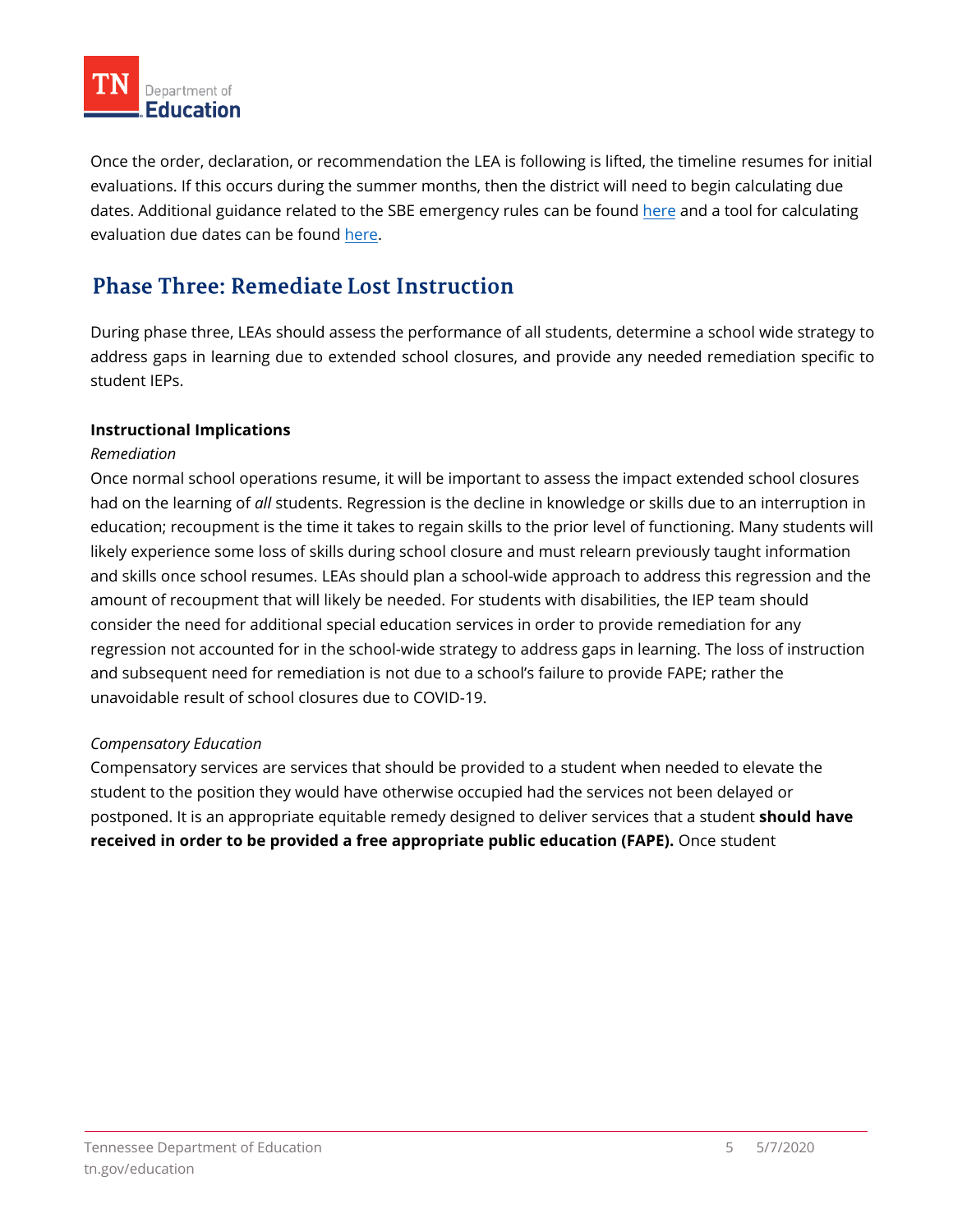

 performance has been assessed and a plan has been established to provide remediation, the IEP team should determine whether the LEA failed to provide needed services to ensure FAPE during periods of school closure. This determination is different from that used to determine the amount of remediation needed due to instruction lost as a result of COVID-19.

 More information related to decision making for remediation and compensatory services can be found in the forthcoming special populations reopening toolki[t here.](https://www.tn.gov/education/health-and-safety/update-on-coronavirus.html)

#### **Procedural Implications**

 Remediation of regression is complex and requires time and resources. Some students will demonstrate regression similar in level to their peers and recoup quickly, while other students may demonstrate significant regression and recoup skills more slowly and over an extended period of time. LEA planning should balance the need for remediation with continued access and participation in new instruction. *Annual IEP Meetings* 

 Annual IEP meetings due during school closure but not held virtually should be scheduled as soon as possible upon return. An instructionally appropriate IEP is the foundation for the provision of FAPE and will need to be considered as decisions are made regarding remediation and compensatory services. The [special populations closure and reopening toolkits](https://www.tn.gov/education/health-and-safety/update-on-coronavirus.html) have information and templates to assist with scheduling these meetings.

#### *Evaluations*

 Likewise, reevaluations and subsequent meetings not be completed virtually during periods of school closure will need to be completed as soon as possible upon return. The assessment information from the reevaluation will be important in the development of the IEP and the planning for remediation and any compensatory services.

 Initial evaluations and eligibility meetings may also be due at the start of the school year. LEAs should be prepared to complete the evaluations and schedule eligibility meetings within the required timeline. The [special populations closure and reopening toolkits](https://www.tn.gov/education/health-and-safety/update-on-coronavirus.html) have information and templates to assist with tracking the completion of the evaluations and scheduling meetings.

#### *Service Provision*

 of remediation and/or compensatory services needed. Alternative or modified scheduling may be needed to provide services, and additional staffing may be necessary. Once the impact on students' learning has been assessed, LEAs will need to develop a plan for the provision